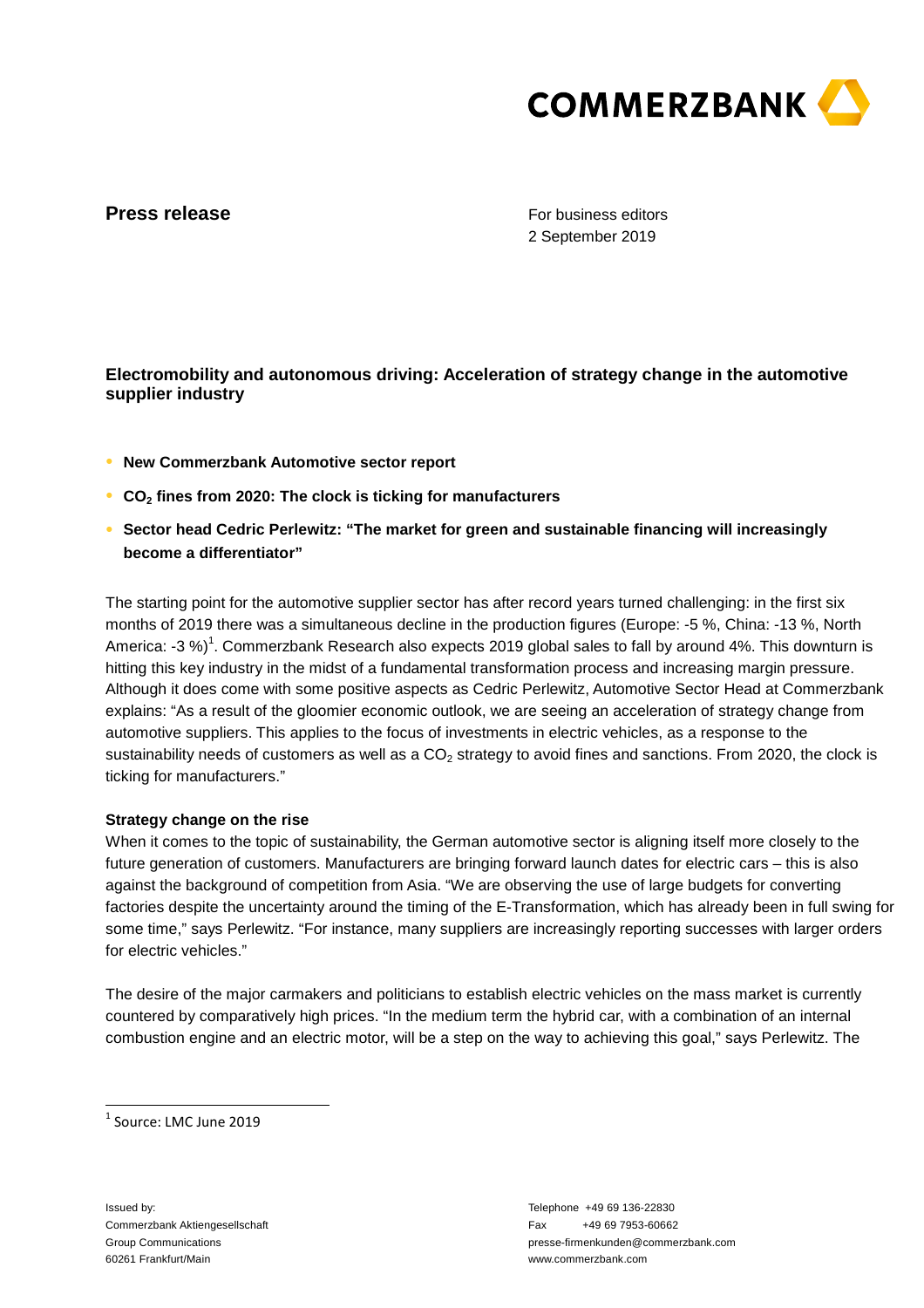

Seite 2 |

current challenge facing smaller and medium-sized enterprises is to produce parts for internal combustion engines in present models while at the same time investing in new technologies for electromobility.

#### **Connected and autonomous driving, lightweight construction and shared mobility**

Connected and autonomous driving ("AD") are other important drivers of research and technical developments. 80% of all newly registered cars in Germany already connected. Safety and driver assistance systems (ADAS<sup>2</sup>/AD Level 2+), as well as information and communications systems, are increasingly being used and often already in compact class vehicles. However, before autonomous vehicles can be launched on the market; a number of legal obstacles need to be overcome. The development of artificial intelligence is also not yet so advanced that a driver can hand over control of the vehicle for a long period of time. This is where new partnerships and cooperation models with new market players from outside the auto industry are emerging to promote new ecosystems for AD. "New technologies are breaking up the traditional 'balance of power' between manufacturers and suppliers," says Cedric Perlewitz.

Commerzbank Research sees the possibility of  $CO<sub>2</sub>$  fines for manufacturers as a primary risk factor. Manufacturers must act to avoid losing half of their profits<sup>3</sup> through EU fines. In order to meet stricter emissions reduction targets and avoid  $CO<sub>2</sub>$  fines from 2020/2021, the automotive industry is using alternative materials as well as new powertrain technologies and software in the short term. Lighter materials such as aluminium, plastics, high-strength steel and carbon bring clear advantages. Greater demand for car-sharing services in the wake of new mobility requirements will allow for the establishment of new business models, in particular in the metropolitan regions and cities.

#### **Sustainable financing**

This change of strategy will at the same time lead to increased financing requirements, says Commerzbank expert Perlewitz. In the future green and sustainable financing could become an important differentiating factor, as is already common practice in other sectors (utilities, real estate sector as well as manufacturing industry). Financing proceeds need to be allocated exclusively to a "green" project portfolio (for example investments in transformation/new plants for e-components, electric models).

"In view of the enormous transformation process, the strategies on the part of the automotive and supplier industries are simultaneously driving forward new formats and sources of financing. If investments in new eprojects are clearly allocated, we expect such forms of financing to gain in significance in the European automotive sector. This will also open up new target investor groups for issuers," says Cedric Perlewitz.

### **Press contact:**

Bernd Reh: +49 69 136-46971

<u>a</u><br><sup>2</sup> Advanced Driver Assistance Systems

Issued by: Commerzbank Aktiengesellschaft Group Communications 60261 Frankfurt/Main

<sup>&</sup>lt;sup>3</sup> Source: Commerzbank Research, July 2019